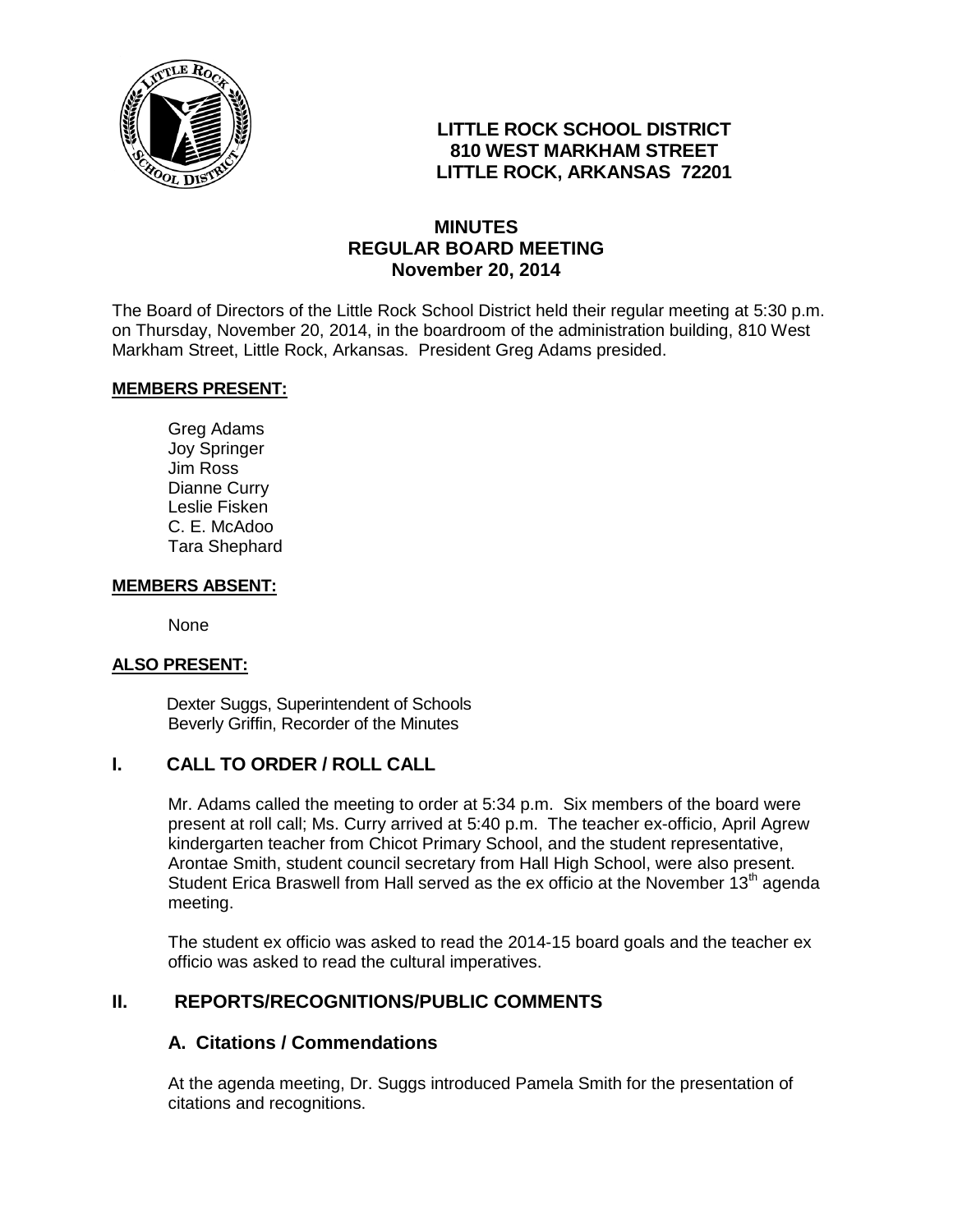The Central High School boys' tennis team won the conference tournament and each of the members made it to the state 7A tournament. Edward Zhao placed third and Anil Chakka placed first. Other team members included Connor Smalling, Kess McSwain, LeDarrien Ledbetter, and Connor Bierbaum. It was noted that Anil Chakka was ranked first in the state high school singles and has been selected by the Arkansas Democrat Gazette as the All-Arkansas Preps Tennis Player of the Year for the 2014 season. He was to be recognized in the Sunday sports section of the Democrat-Gazette.

One female player was also recognized for her participation in the state tournament. Becky Sherman placed third. Coach Stephanie Mann was also introduced and recognized for her team's accomplishments.

## **B. Remarks from Citizens**

Matthew Farr, music teacher at Mabelvale Magnet Middle School, addressed the board regarding their upcoming trip to Carnegie Hall. They are in the process of fundraising so that the students will be able to participate.

Zartashia Javid, AVID tutor for the LRSD, is employed at McClellan High School. She addressed the board regarding concerns surrounding her inability to access appropriate ACT test prep materials. She stated that taking these concerns to the principal resulted in "forceful" administrative methods. She stated that she was chastised for contacting board members by email, and she felt belittled

## **SUSPENSION OF THE RULES**

Mr. McAdoo suspended the rules and requested to reorder the agenda. Ms. Curry seconded the motion and it **carried unanimously**.

The Geyer Springs G & T Academy presentation was made at this point in the agenda, but will be reported as printed in the agenda.

## **C. Update: Racial & Cultural Diversity Commission**

Erica Benedicto was unable to attend, but will be invited to a future meeting.

#### **D. Partners in Education**

At the agenda meeting, Debbie Milam thanked the citizens of Little Rock for volunteering to read on ViPS reading day, Tuesday, November  $18<sup>th</sup>$ . She also introduced one new partnership. The partnership was approved at the board meeting on November 20<sup>th</sup>. The motion was made by Ms. Shephard, seconded by Ms. Curry, and **carried unanimously**.

The partnership presented was:

**Cloverdale Aerospace Middle School**, represented by *Dr. Angela Dallas*, in partnership with the **Milton Crenshaw Aviation Training Academy**, represented by members of the Board, *Reba Wingfield, Michelle Wright, Barbara Dobbins Wright, Raymond Rogers, Tammy East, Ron Wingfield, and Allen Green*.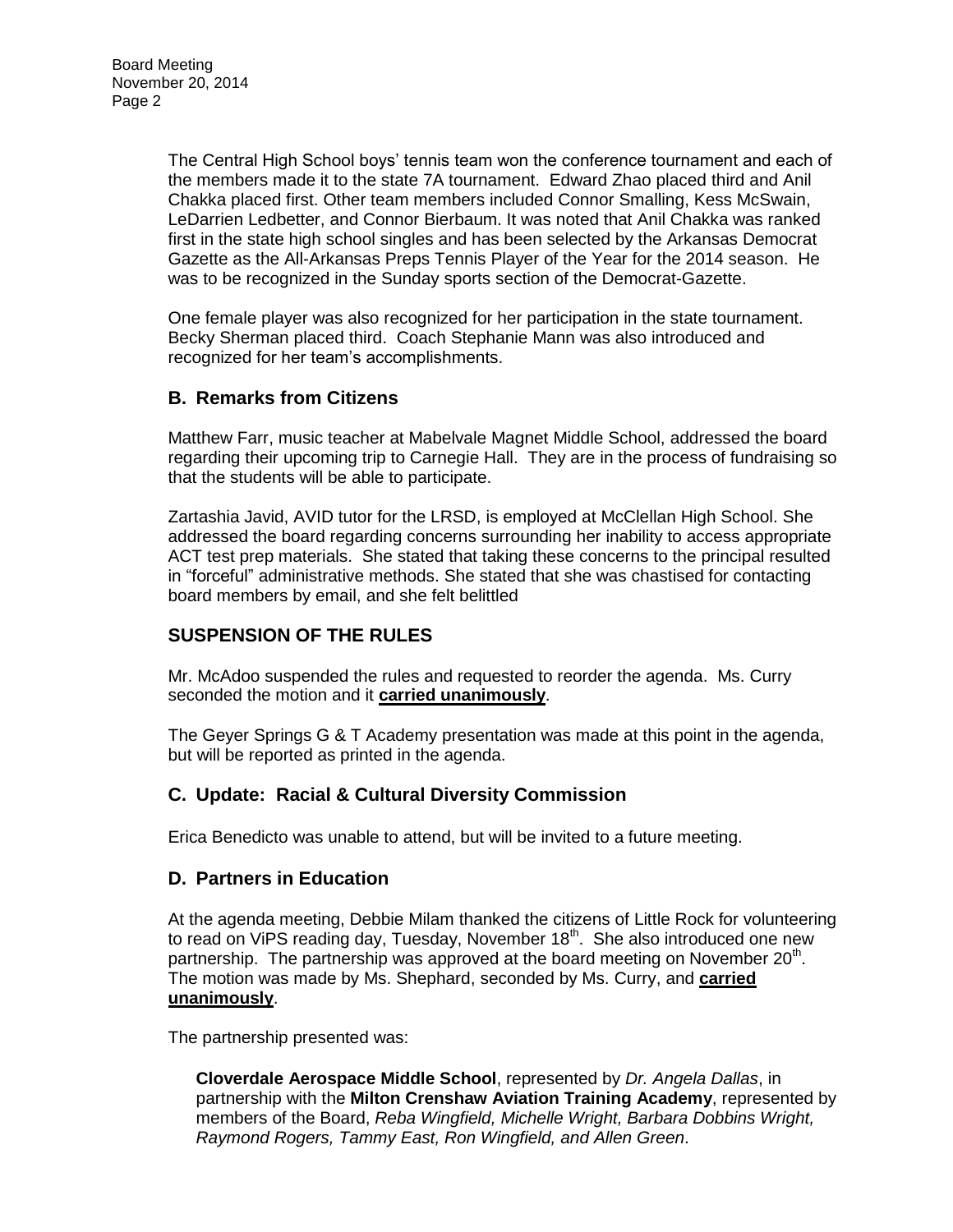# **E. Donations of Property**

Arontae Smith, student ex officio, read the list of recent donations to the district. Ms. Fisken made a motion to accept the donations; Ms. Springer seconded the motion and it **carried unanimously**. The donations are listed in the following chart:

| <b>SCHOOL/DEPARTMENT</b>              | <b>ITEM</b>                                                                                                                   | <b>DONOR</b>                                                    |
|---------------------------------------|-------------------------------------------------------------------------------------------------------------------------------|-----------------------------------------------------------------|
| <b>Baseline Elementary School</b>     | Donation of refreshments and gift<br>cards for the monthly celebration<br>of "Party with the Principal" valued<br>at \$340.00 | Rev. Tommy Covington and<br>First Assembly of God, LR<br>Campus |
| <b>Baseline Elementary School</b>     | Donation of school supplies<br>valued at \$100.00                                                                             | St. Andrew Methodist Church                                     |
| Central High School                   | Donation of refrigerator valued at<br>\$523.19                                                                                | Mr. Jon Kyle Cartwright                                         |
| Central High School                   | Donation of items valued at<br>\$19978.73 for the Science<br>Department                                                       | <b>Philander Smith College</b>                                  |
| <b>Gibbs Magnet Elementary School</b> | Donation of gift certificates valued<br>at \$75.00                                                                            | City of Refuge Community<br>Church                              |
| Hall High School                      | Donation of golf clubs valued at<br>\$100.00                                                                                  | Mr. James B. Gonzalez                                           |
| Hall High School                      | Donation of golf clubs valued at<br>\$100.00                                                                                  | Mr. James F. Gonzalez                                           |
| JA Fair High School                   | Donation of \$250.00 cash to the<br>Band                                                                                      | St. Mark Baptist Church                                         |
| JA Fair High School                   | Donation of \$500.00 cash to the<br><b>Football Team</b>                                                                      | Drive Clean Carwash<br>Operations                               |
| JA Fair High School                   | Donation of \$100.00 cash to the<br>Band                                                                                      | <b>Greater Second Baptist Church</b>                            |
| JA Fair High School                   | Donation of \$250.00 cash to the<br><b>Baseball Team</b>                                                                      | Kinco Constuctors, LLC                                          |
| Pulaski Heights Middle School         | Donation of Supplies and<br>materials valued at \$104.00 for 6 <sup>th</sup><br>grade math class                              | Office Depot                                                    |
| Pulaski Heights Middle School         | Donation of supplies valued at<br>\$1168.00 used to transform<br>classroom into Google work place                             | Anonymous                                                       |
| Watson Elementary School              | Donation of art supplies valued at<br>\$1166.00                                                                               | The Thea Foundation                                             |
| Wilson Elementary School              | Donation of school supplies and<br>uniforms valued at \$20000.00                                                              | St. Andrews Church                                              |
| Wilson Elementary School              | Donation of school supplies<br>valued at \$200.00                                                                             | Office of Governor Mike Beebe                                   |
| Wilson Elementary School              | Donation of school supplies<br>valued at \$300.00                                                                             | Delta Sigma Theta Sorority                                      |

#### **DONATIONS**

# **F. Legal Update**

Mr. Heller was present with no new litigation to report. He noted there were a couple of issues pending in federal court and a couple at the state level. One was filed by an employee who was non-renewed and received a board hearing. He also noted he expected to hear from the Office of Civil Rights regarding their investigation at Hall High by the end of the year.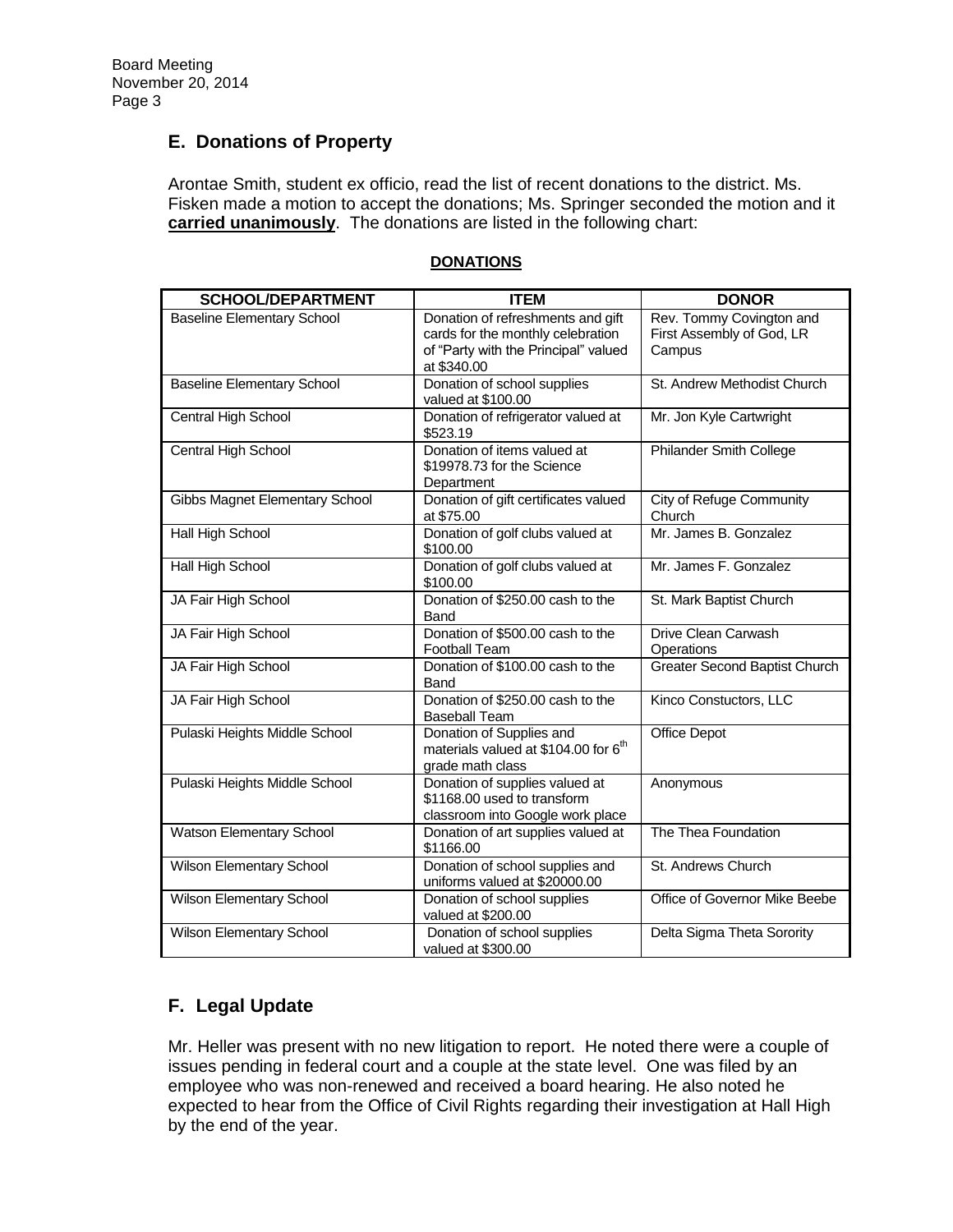In addition, Mr. Heller responded to a question regarding the legality of charging a \$25 fee for students to take home an iPad or laptop. He had provided a memo to board members regarding the laws and statutes related to this question. If having a computer, equipment, or textbooks, is required and an integral part of the education system, then the District is required to pay without charging for their use. Students can be required to pay for supplies, but not textbook or curriculum program requirements. Since the fee was to cover insurance costs for the students who needed to take the computers home, it would need to be determined if having the computer was required or discretionary. We would also need to determine whether the ability to pay the fee has an effect on individual students. The question has to be answered whether the computer is an integral part of the educational system and how the ability or inability to take them home might affect their ability to learn. It's possible that an assessment should be made as to whether students on free or reduced lunch are eligible for a waiver of the fee?

Dr. Ross had requested the information, and stated his belief that the LRSD should not charge a fee for students to use the equipment. He reported he had refused to pay the fee for his own child, and felt the computers should be used and returned the same way books are checked out and returned. In addition, he expressed intent to make a motion and take board action if necessary. However, Dr. Suggs agreed to work through the schools that have charged a fee and process refunds where appropriate.

Ms. Curry asked if the schools in Academic Distress were current and up to date with technology. Dr. Suggs provided a response regarding the incorporation of technology and virtual-based platforms in all high schools. Fair and McClellan are the pilot schools where enhancements are being made to the computer labs. All secondary schools will be implementing the enhanced technology. Baseline Elementary will also be included in upgrades to the availability of technology, and schools not included in this year's pilot will be included next year.

# **SUSPENSION OF THE RULES**

Ms. Curry made a motion to suspend the rules to move the custodial contract agreement and ratification clause up to this point in the meeting. Ms. Springer seconded the motion and it **carried unanimously**. Action will be reported as it was printed in the agenda.

## **G. Little Rock PTA Council**

No representative present and no report.

#### **H. Little Rock Education Association**

Ms. Kohler thanked board members for taking action on the custodial contract. She noted that this was the last contract negotiated by Michael Coleman prior to his leaving the organization. She thanked him publically for 25 years of contributions to the education professionals in Arkansas.

She also reminded listeners that this is American Education Week, and that we should all be grateful for free public education which provides opportunity for all students. She expressed gratitude for open and honest dialogue where we can either come to agreement over issues or agree to disagree. The important thing is to remain focused on the students and on providing equity of opportunity for all students.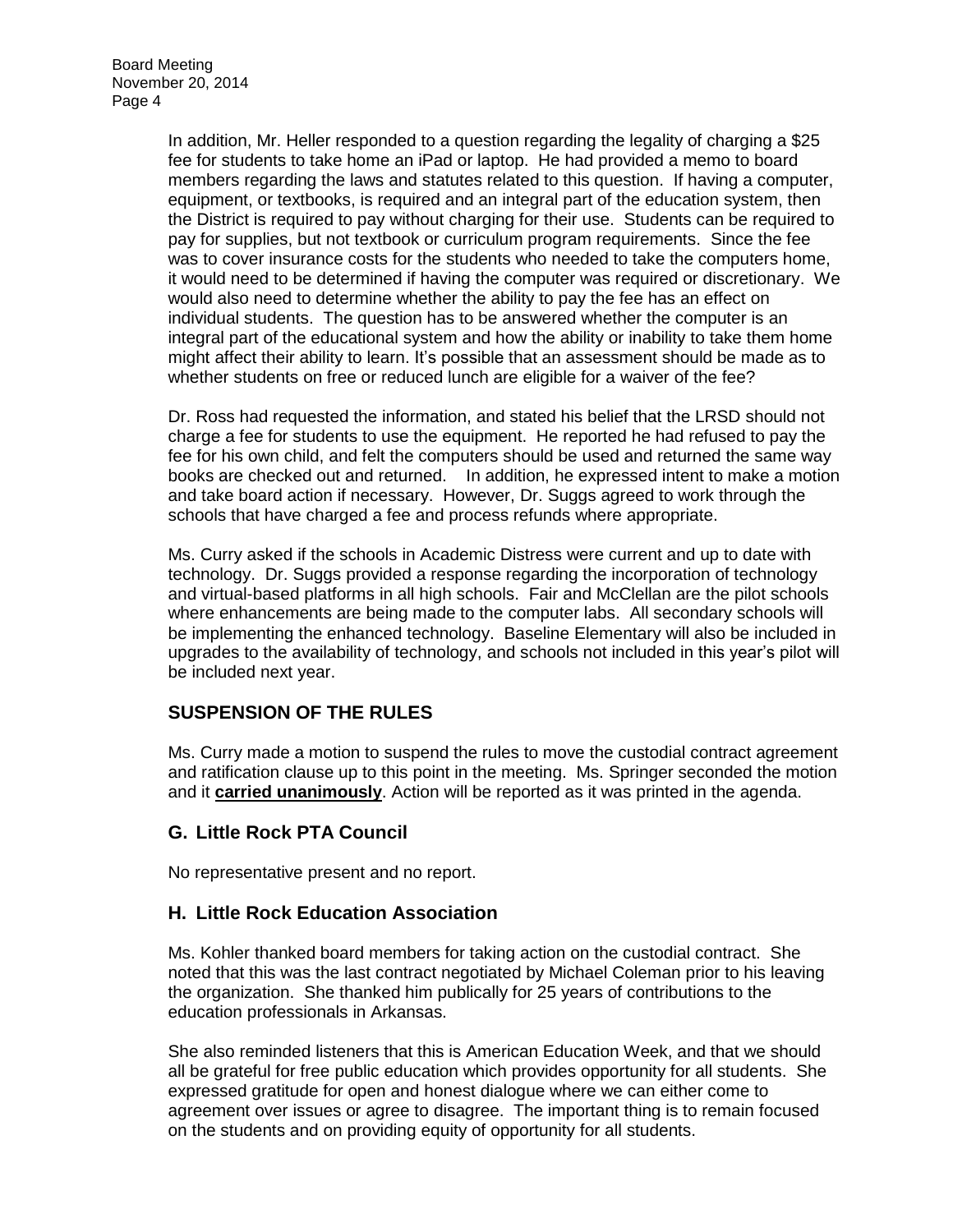# **IV. REPORTS AND COMMUNICATIONS**

#### **A. Remarks from Board Members**

Mr. McAdoo reminded the audience that we "live in a world of testing" and that he would be focusing on the importance of taking the ACT and other required achievement tests. He expressed gratitude for the LRSD and for those who work for educational excellence. He said he was looking forward to working together and to ending the school year on a positive note.

Ms. Curry reported she had read to students at Mabelvalr, Watson and Dodd Elementary Schools. She was excited to see students engaged in learning. She wished the staff and the administration and patrons a safe Thanksgiving holiday.

Ms. Shephard asked questions about Hall and the district's truancy plan. Dr. Suggs responded that the information on the truancy plan would be included in the quarterly report, which would be provided to the Board in December.

She also requested information on the schools designated in academic distress and the barriers identified in the weekly monitoring reports. That information was to be provided in the Friday update and in the next curriculum and instruction worksession in December.

Ms. Fisken expressed appreciation to Debbie Milam and Tammy Blaylock in the VIPS office. They do an incredible amount of work coordinating the volunteer efforts across the district, including the assignment of readers for the annual VIPS reading day. These two are a great example of how a few people can be productive and even though small in staff continue to do the work of the district.

Ms. Fisken also commented on the Hall High reconfiguration proposal. She reported that she serves on that committee with Mr. Burton as the lead administrator. She reported that the subcommittees are at work and conduct very good collaborative and informational meetings. She thanked Mr. Gonzales and Ms. Lafear for their input, and said it was an honor to be a part of the committee to build on the progress of Hall, to help identify the things at Hall that are working, and determine what's not working so changes can be made.

Ms. Springer stood at the podium for her comments. She thanked Janice Wilson and the staff at Rockefeller for hosting the National Black Authors tour a few weeks ago. She also thanked Debbie Milam for providing lunch for the group of participants. This event featured authors from around the country promoting reading and literacy. Ms. Springer also reported she enjoyed reading at Rockefeller on VIPS reading day, and that she will soon be visiting other schools in her zone.

Ms. Springer had a PowerPoint presentation and discussed the duties and responsibilities of a board member, the power to enforce and obey district policies, and employ staff. She mentioned policy BBA, legislative and policy making authority related to the recent discussion regarding policy IL and IL-R. She also stated that she intended to present documents to show that her statements and motion made in the Oct board meeting were proper.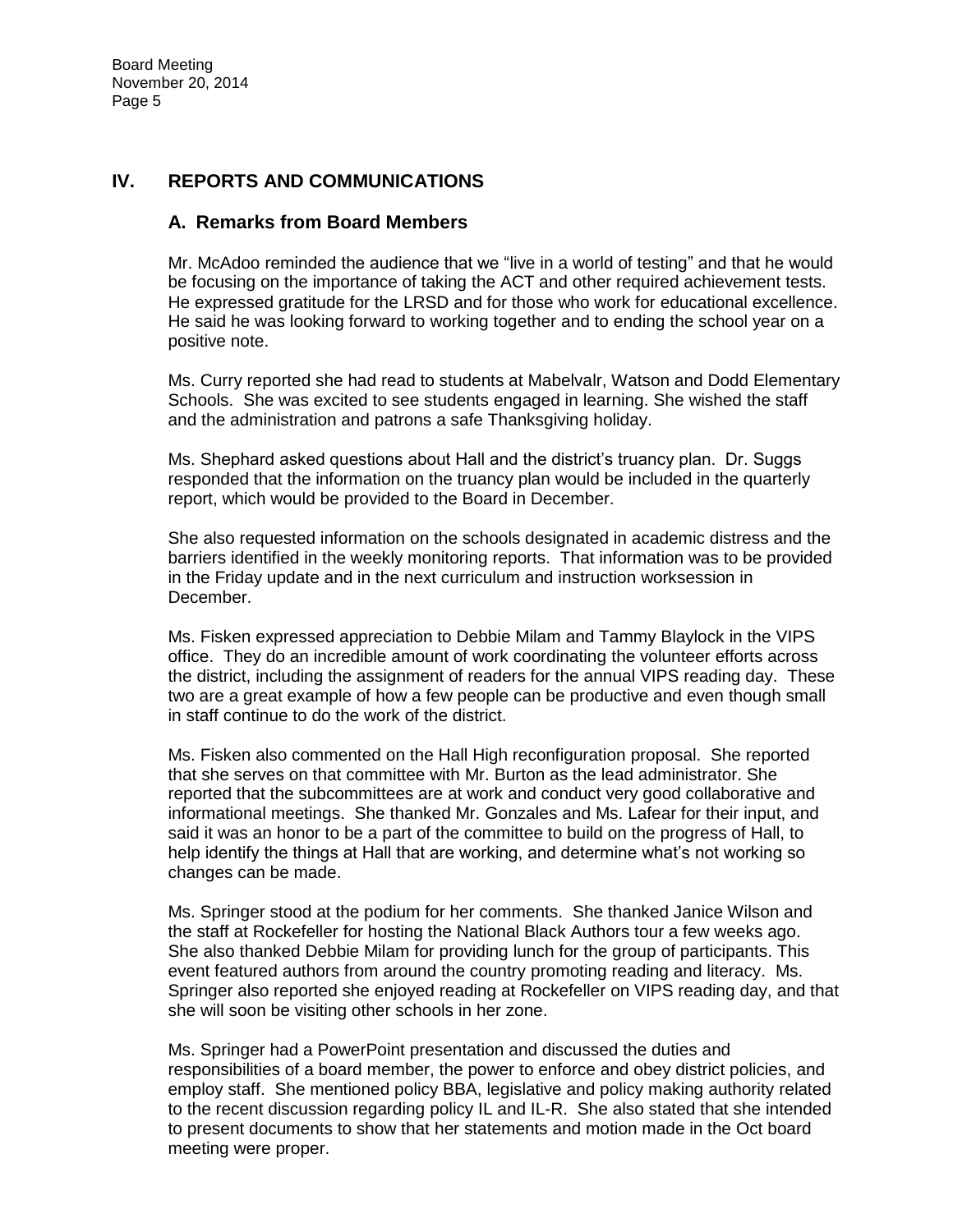Mr. Adams questioned Ms. Springer's decision to make a presentation before the board as opposed to the Board's usual practice of making individual comments. He asked that she make her comments brief and for the board to have additional discussion if more formal presentations were to become a Board practice.

Ms. Springer continued with a comparison of the present policy IL, regulation IL-R, and expressed belief that the language was basically the same as the previous policy. Her conclusion was that the difference between the 2001 version and the 2013 version was that transparency was eliminated, and that the Curriculum and Instruction Department was now evaluating its own programs.

Mr. Adams congratulated the Parkview High School football team who won playoff game. They will play Benton tomorrow night. He also announced the all-region choir workshop at Harding University on Saturday. He read at three elementary schools on VIPS reading day, and noted it was School Security Officers' appreciation day. He especially thanked Mr. Coleman from M. L. King and Mr. Poole, the administration building security officer.

Mr. Adams closed by emphasizing the importance of the Board's goals, and the evidence of their importance in that the Board spent four hours in a worksession discussing what is being done to improve learning and achievement in the schools designated as in Academic Distress. He wanted the public to be aware that this Board is spending time and energy on the things that are important, and are finding ways to represent their individual communities and work well together to focus on the District priorities.

## **B. Update: Hall High Reconfiguration**

Mr. Burton provided a brief update by PowerPoint which gave an overview of the work being done as a means of focusing on the improvement of student outcomes. The intent of the reconfiguration is to increase the graduation rate, improve college and career readiness, improve the students' ability to think and problem-solve, to equip students with the ability to work within a system of collaboration, and to increase student opportunity and awareness of careers in science, technology, engineering and mathematics (STEM).

Members of the steering committee provided brief information on their perspective and commitment to the logistics, curriculum development and professional development for the faculty.

Marilyn LeFear introduced herself as a teacher of 14 years at Hall High School. She teaches business education and was a 1977 graduate of Hall High School. Her report included her perspective on the impact at Hall of frequent leadership changes at the school and district level. She had seen many promising programs begun, but aborted after the dollars were spent, either because the programs failed or they were not implemented with integrity. Hall High teachers strategize and sacrifice to make a difference for their students, and they all want to do what is necessary to improve the outcomes. The planning committee is focused on improved and sustained academic achievement in our school.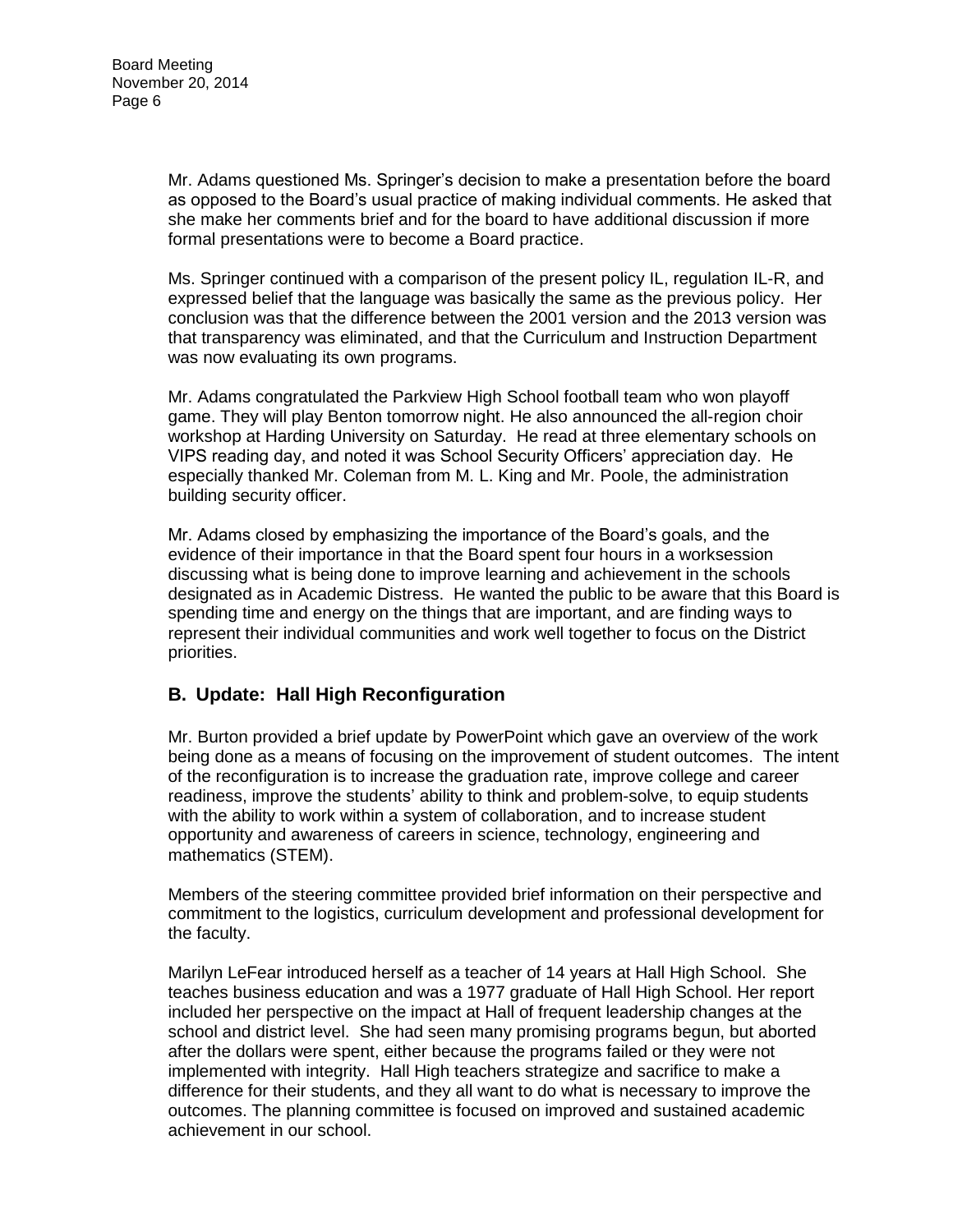Amanda Warren, social studies teacher, works on the curriculum and professional development subcommittees. The concerns she addressed were regarding the perception that the small learning academies which are already being implemented at Hall High, were ineffective or unnecessary. The academies are working, and she and others at Hall believe there are several programming components which are currently working, especially with the Newcomers Center and ELL students. Teachers want to ensure their investment will result in results. Some of the programs being discussed didn't work before with the Hall High student population, so they are skeptical. The teachers at Hall are committed and they want to see their students achieve.

Dr. Suggs and Mr. Burton responded to questions regarding the tenure of the teachers at Hall, the shift in administrative leadership, the student population shift with more Hispanic students and fewer African American and White students. Some programs at Hall High are very successful and have stood the test of time. AVID is one example, another was the Teachers of Tomorrow program; there is no intent to remove the programs that are currently effective. Additional wrap around services are needed, and are being identified by the committees working on the reconfigurations. The committee recommendations will be written and shared with the board for their review and to determine the future of Hall High. A survey has been given and responses have been received from 425 students. The survey results will identify student interests and needs.

Mr. Gonzales, Hall High security supervisor, introduced himself as a member of the logistics committee. He has been at Hall since 2004, and during that time there have been seven principals. He is most interested in the changes proposed for Hall because he believes that they will bring stability. Every change in leadership brings a new administrative style and the students are affected by this instability. It is his belief that the students want to learn, and although some of the people at Hall are skeptical of change, he believes it will be the best thing for their student population.

Mr. McAdoo asked if the reconfiguration plans are related to the strategic plan and how those plans will affect the school's academic distress status. He then moved for a suspension of the rules to make the Hall High Reconfiguration proposal an action item. Ms. Curry seconded the motion and it **carried unanimously**.

Mr. McAdoo made a motion to direct Dr. Suggs and the central office administrators to cease the Hall High reconfiguration efforts and suspend any efforts for six months or until the end of the school year test period. Ms. Springer seconded the motion.

In discussing his motion, Mr. McAdoo felt the energy and resources should be focused on having all schools off academic distress. Ms. Springer spoke in support of Mr. McAdoo's motion.

Further discussion included a statement that the administration "should be multitasking," and implementing the plan that has been given to the state by enhancing and supporting student achievement.

Ms. Fisken spoke in opposition to the motion. In response to comments regarding the "rumor mill", the statements are invalid in that the committee is just starting the research and investigation as to what will work best at Hall High School. There are many wideranging problems and issues at Hall, and the Board has a responsibility to the students.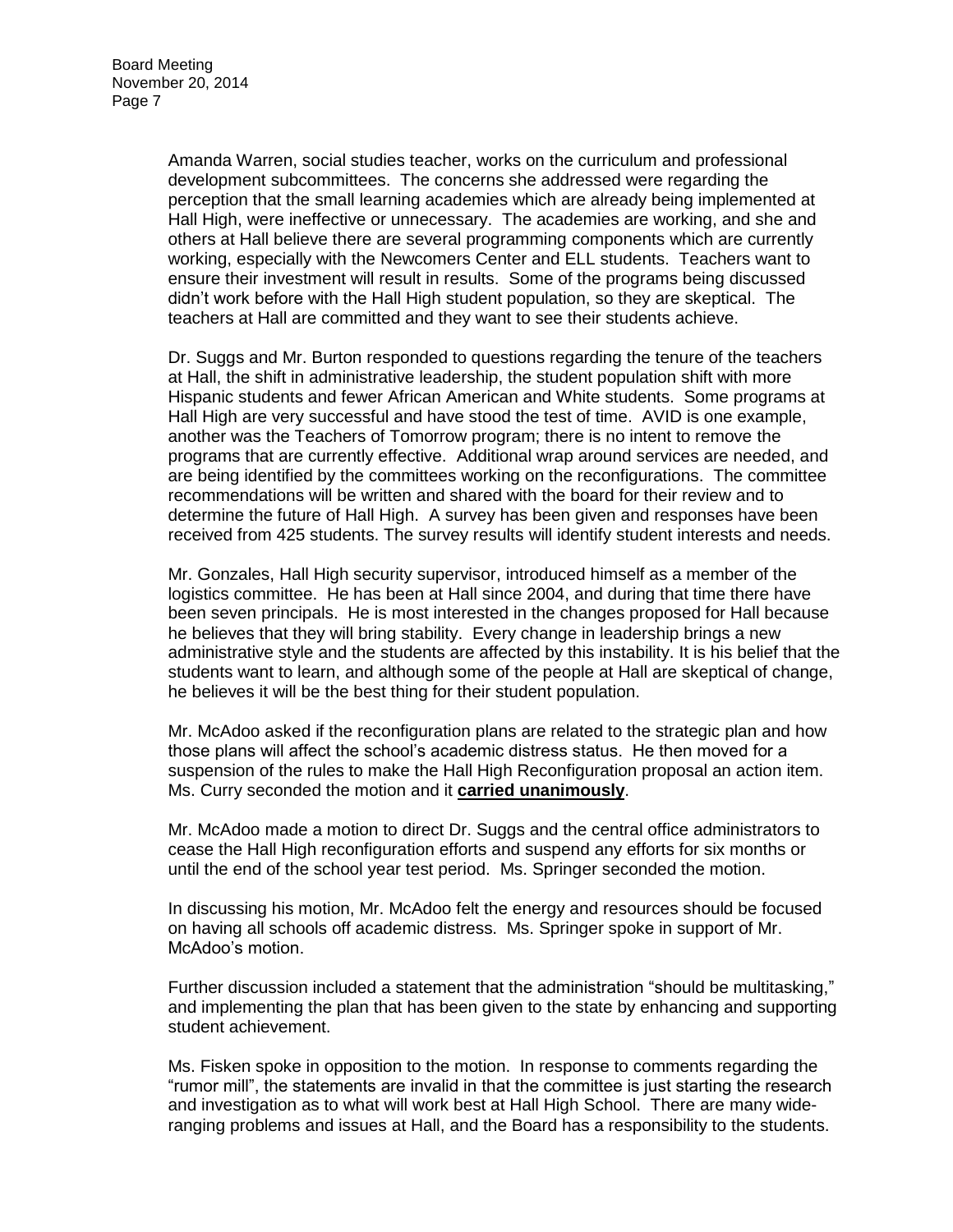Ms. Warren responded to questions from the board. She specified that students are involved in testing for ten weeks, and during the testing period teachers lose that much instructional time. She said changes were desperately needed at Hall so that students know they are in a safe environment. She discussed the need for additional "wraparound" services that will help the students to succeed. However, they also need basic services outside of the school day to assist them in being successful in the classroom. "We have to find a way to do it that will be sustainable."

Ms. LaFear also agreed that changes need to be made. Teachers realize it's not "just a Hall problem" but teaching is their livelihood and sensitivity must be considered when making reassignments during a restructuring.

Mr. Adams expressed concern regarding the motion, especially in waiting until the end of the testing period or the end of the school year. The school is in academic distress and we have to put all our energy into making improvements. He reminded the Board that this is just the beginning of a process. The board voted to allow the committee to do a study to determine what needs to be done. The committee has just begun their work.

Dr. Suggs responded to some of the statements made, including misstatements of the "rumor mill." He asserted that educators are professionals at "multi-tasking," and are called upon every day to multi-task. Teachers and building administers will continue to focus on instruction, academic achievement, and all other things which need to be done. To make significant improvement t Hall, "we need unique skill sets" of teachers to reach the Hall High student population. We have to stop trying to maintain the status quo. This conversation is not just about Hall, it's about the entire district and it's about the kids. To complete the planning and research will take 7 – 14 months, and we need to move with a sense of urgency.

Dr. Ross spoke in opposition to the motion, asking questions regarding the implications of approving this motion. Allowing the process to move forward will allow the staff to be more prepared, and will provide valuable input in the process for the Board. He spoke of the educational structure of Hall and most of our high schools, calling it antiquated. We have to start one by one making drastic changes.

Ms. Curry did not position herself for or against the motion, but asked that the impact of the committee be kept in mind. We have to ensure the members of the committee have an impact. Ms. Shephard clarified the time frame for the reconfiguration was for the 2015-16 school year. The real concerns have been with staffing, the actual model, and the inclusion of wrap-around services.

Mr. Burton responded to questions from the board and Ms. LaFear spoke once again in support of setting high standards and celebrating small educational milestones for the students at Hall High.

The motion and the second were withdrawn, and **no action was taken**.

*The board took a brief recess at 9:14 p.m. They returned at 9:31 p.m.*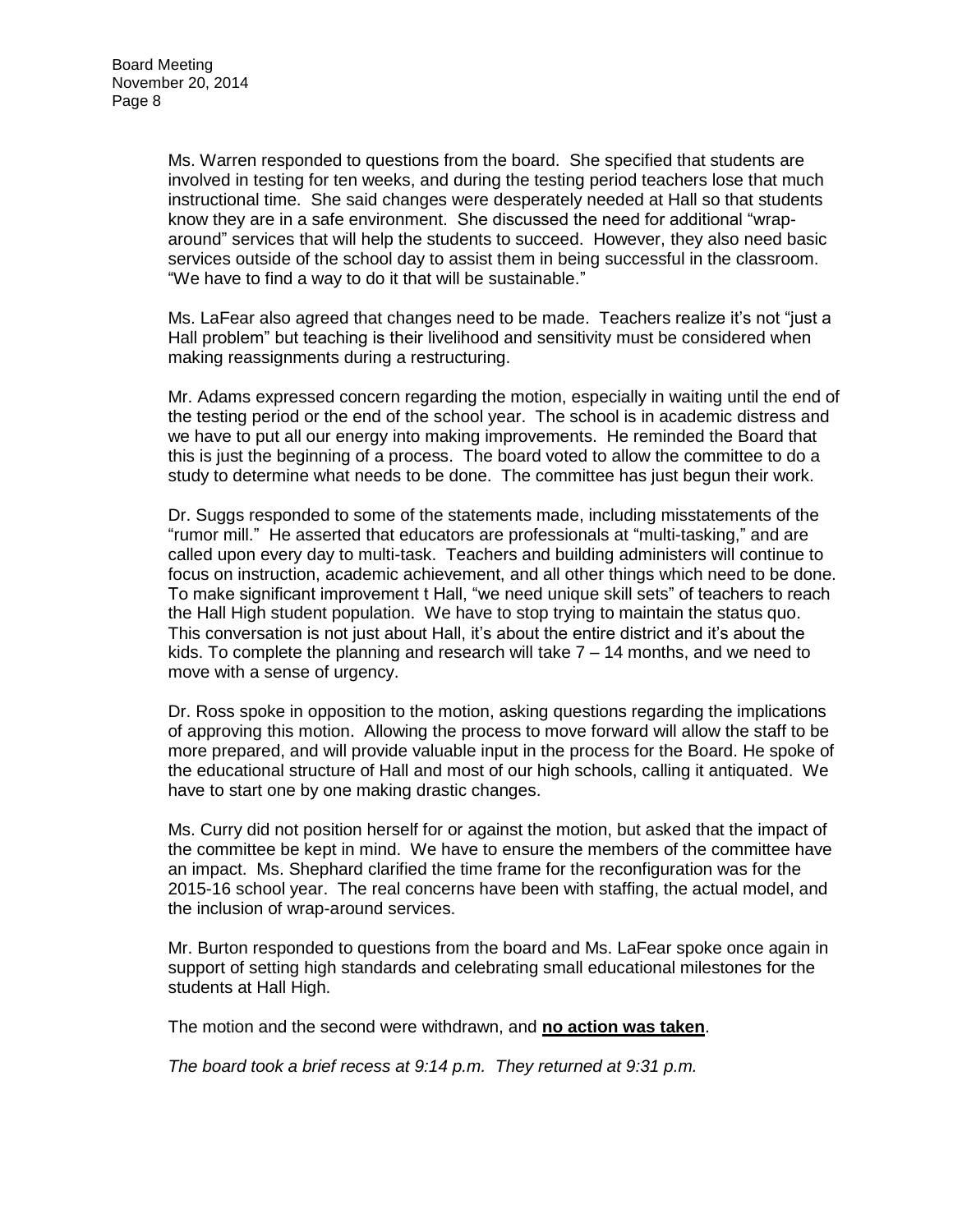# **SUSPENSION OF THE RULES**

Ms. Curry made a motion to suspend the rules to reorder the agenda to take action on Policy JCA – School Choice. Mr. McAdoo seconded the motion and it **carried unanimously**. A brief presentation and action was taken at this point in the agenda, but will be reported as printed in the agenda.

# **C. Update: Schools on Academic Distress**

Mr. Glasgow was present to review the district's plan to support the schools on academic distress. Board members received a report by email in a previous Friday update. During the report, they requested a copy of the RFP, which will also be provided in a Friday update. A worksession was scheduled for board members to review information from the schools on academic distress on December 4<sup>th</sup>.

# **D. Update: Geyer Springs Gifted & Talented Academy**

Earlier in the meeting, students and staff members from Geyer Springs GT Elementary School were present and made brief remarks regarding the after school program activities at Geyer Springs GT Academy.

Principal Cynthia Collins introduced third grade students who have been working on an interactive technology project with students in Wisconsin. Eighty two students participate in the afterschool program on Monday and Wednesday afternoons. They are involved in literacy and math enrichment, and also belong to a "club" on a topic of their choice, including photography, garden club, drama, cooking, art, and technology.

Students discussed their projects, including a "turkey exchange" where they learned to Skype students in another school and create a turkey using instructions they were given. The lessons learned are exhibits of cooperation, teamwork and following directions. The presentation included a video highlighting the after school program activities.

## **V. CONSENT ITEMS**

There were no objections to the consent agenda, and it was **approved**.

#### **A. Minutes**

Minutes from meetings held on October 6 and October 23, 2014 were presented for review. They were approved with no objections.

#### **B. Internal Auditors Report**

Mr. Becker's report was provided as part of the board's agenda.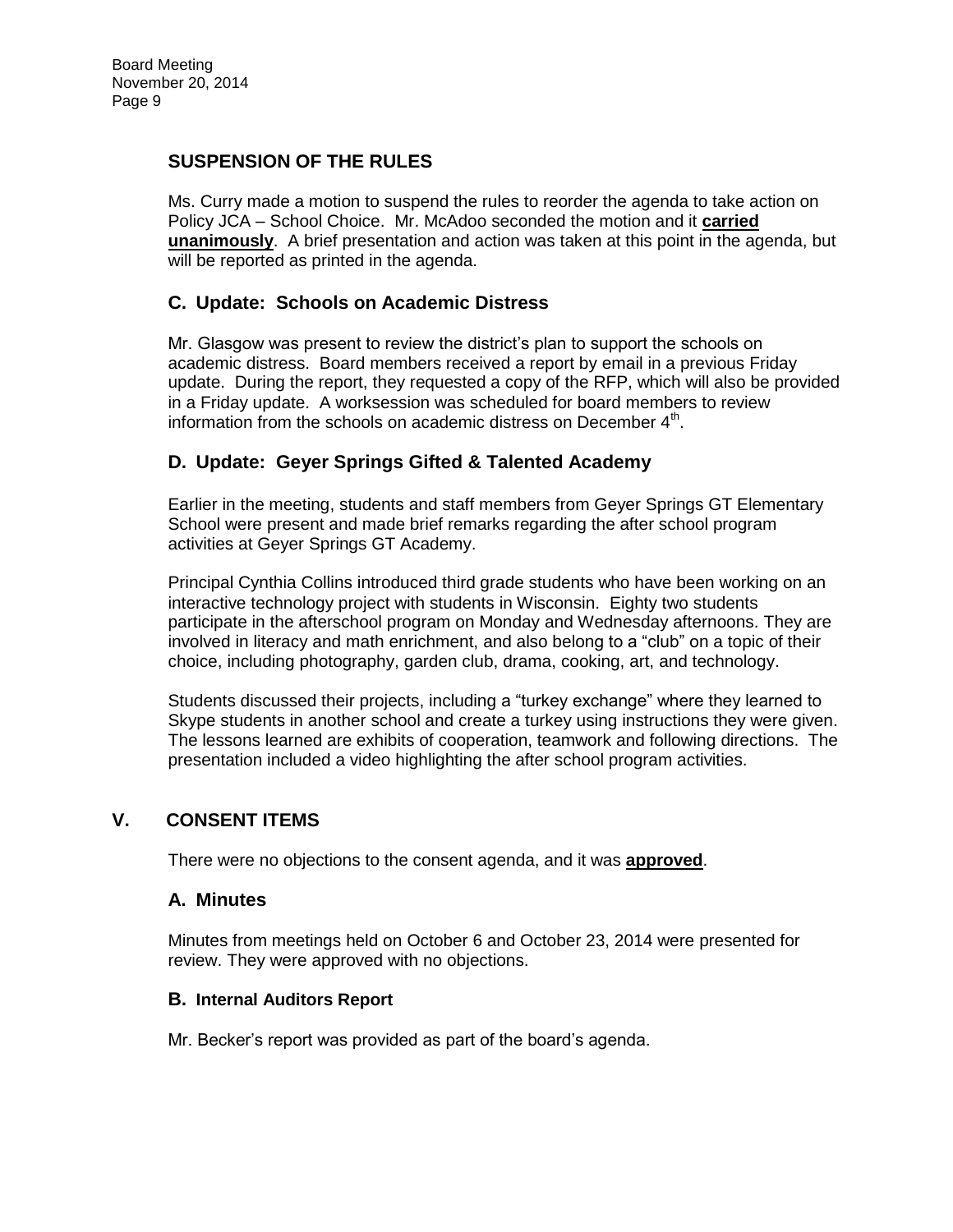# **VI. BOARD POLICY AND REGULATIONS REVIEW**

## **A. First Reading: Board Policy Revision IKF General Education Graduation Requirements**

Revisions to policy IKF, General Graduation Requirements, were discussed at the agenda meeting on November  $13<sup>th</sup>$ . Mr. Glasgow reviewed the updates and responded to questions. Ms. Shephard made a motion to approve the revised IKF on first reading. Mr. McAdoo seconded the motion, and it **carried unanimously**.

## **B. Regulation Revisions: IKF-R, General Graduation Requirements; IKEC-R1 Credit for College Dual-Credit Courses and College Summer Enrichment Programs**

Regulations to policy IKF were printed in the board's agenda. No action was required.

# **C. First Reading: Board Policy Revision – GBEC Drug Free Workplace**

Linda Young was present at the agenda meeting and responded to questions regarding the update to policy GBEC. This policy addresses the basic elements of the Drug-Free Schools Act of 1988 and the Drug-Free Schools and Community Act Amendments of 1989. A policy of this nature is required for the district to be eligible to receive federal grant funds. Ms. Shephard made a motion to approve GBEC on first reading. Ms. Fisken seconded the motion and it **carried unanimously**.

## **D. First Reading: Board Policy Revision – JCA School Choice**

Board policy JCA, School Choice, was presented for first reading revision. Due to the LRSD being granted unitary status by the courts, and in order to comply with Act 1227, Arkansas Opportunity Public School Choice Act of 2013, the policy was revised and presented for board review.

Linda Young was present at the agenda meeting to respond to questions. The board had questions regarding the communication of the policy to the public; the response from Ms. Young included communication during town hall meetings, publication on the LRSD website, and information for parents during the open enrollment student registration period in January.

Student registration office staff members, Nina Scaife and Brenda Anderson, were present at the board meeting on November 20<sup>th</sup> to respond to questions. The superintendent recommended approval on first reading. Mr. McAdoo moved to approve, and Ms. Shephard seconded the motion. It **carried unanimously**.

## **VII. GOVERNMENT AND PUBLIC AFFAIRS**

## **A. Resolution: Public Comments at Board Meetings**

A resolution had been presented several months ago which would move the public comments section of the regular meeting to the agenda meeting. Mr. McAdoo drafted an information sheet for gathering information from the speakers at the board meetings, including name, contact information, their student's name if applicable.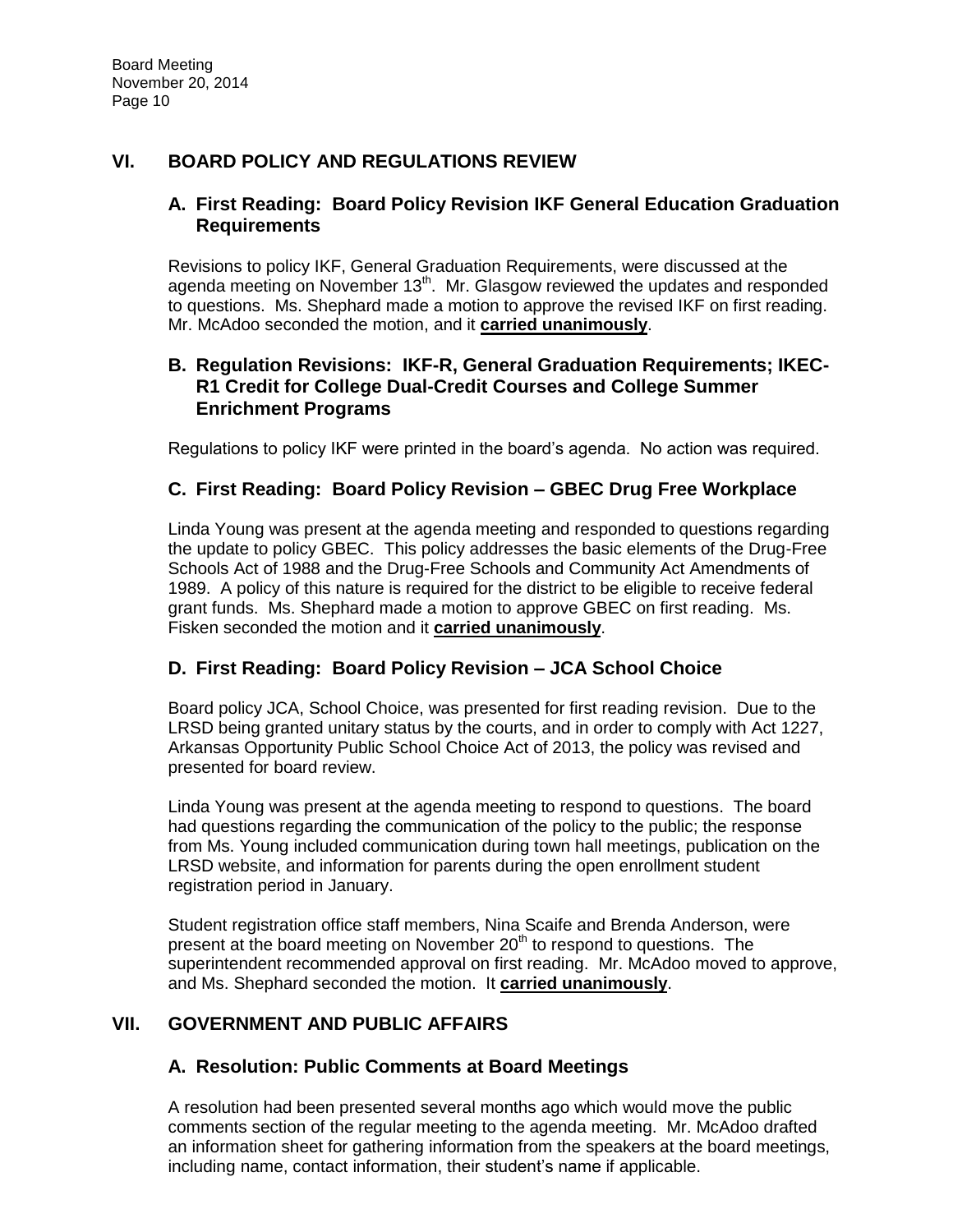There was to be additional discussion or presentation of a resolution at a follow up meeting; however at the board worksession in December the item was removed from the action items at this time. Additional discussion will be held and brought back at a later date.

# **VIII. HUMAN RESOURCES**

# **A. Custodial Agreement Ratification Clause**

A motion to reorder the agenda resulted in action on this item being taken earlier in the meeting.

Board members had been provided with copies of the ratification clause and a copy of the custodial employees contact agreement. Dr. Suggs recommended approval of the ratification clause. He also recommended a special meeting following a worksession on December 4 in order to review the custodial agreement and take action on the full contract at that time.

Dr. Ross made a motion to ratify both the contract agreement for the custodial employees and the ratification agreement. Ms. Curry seconded the motion. The Board specified that action was being taken on both items with one motion and it **carried unanimously**.

#### **B. Personnel Changes**

Routine personnel changes were printed in the board's agenda. Mr. McAdoo moved to approve the changes as submitted. Ms. Curry seconded the motion, and it **carried unanimously**.

## **VII. FINANCE & SUPPORT SERVICES**

## **A. Minority and Women Business Enterprise (MBE/WBE) Monthly Report**

The report was not complete in time for attachment to the agenda. It will be included in the December meeting agenda.

## **B. Monthly Financial Statements**

Mr. Bailey responded to questions regarding the monthly reports which were attached to the agenda.

As a follow up to previous discussions, Ms. Shephard and Ms. Curry will draft a resolution for board travel. It should be ready for review and approval in December

# **VIII. CLOSING REMARKS**

## **A. Announcements & Reminders**

Pamela Smith provided reminders regarding upcoming events, including a Hall High Career Fair on Saturday at Hall High, a reception on December 9<sup>th</sup> at City Hall